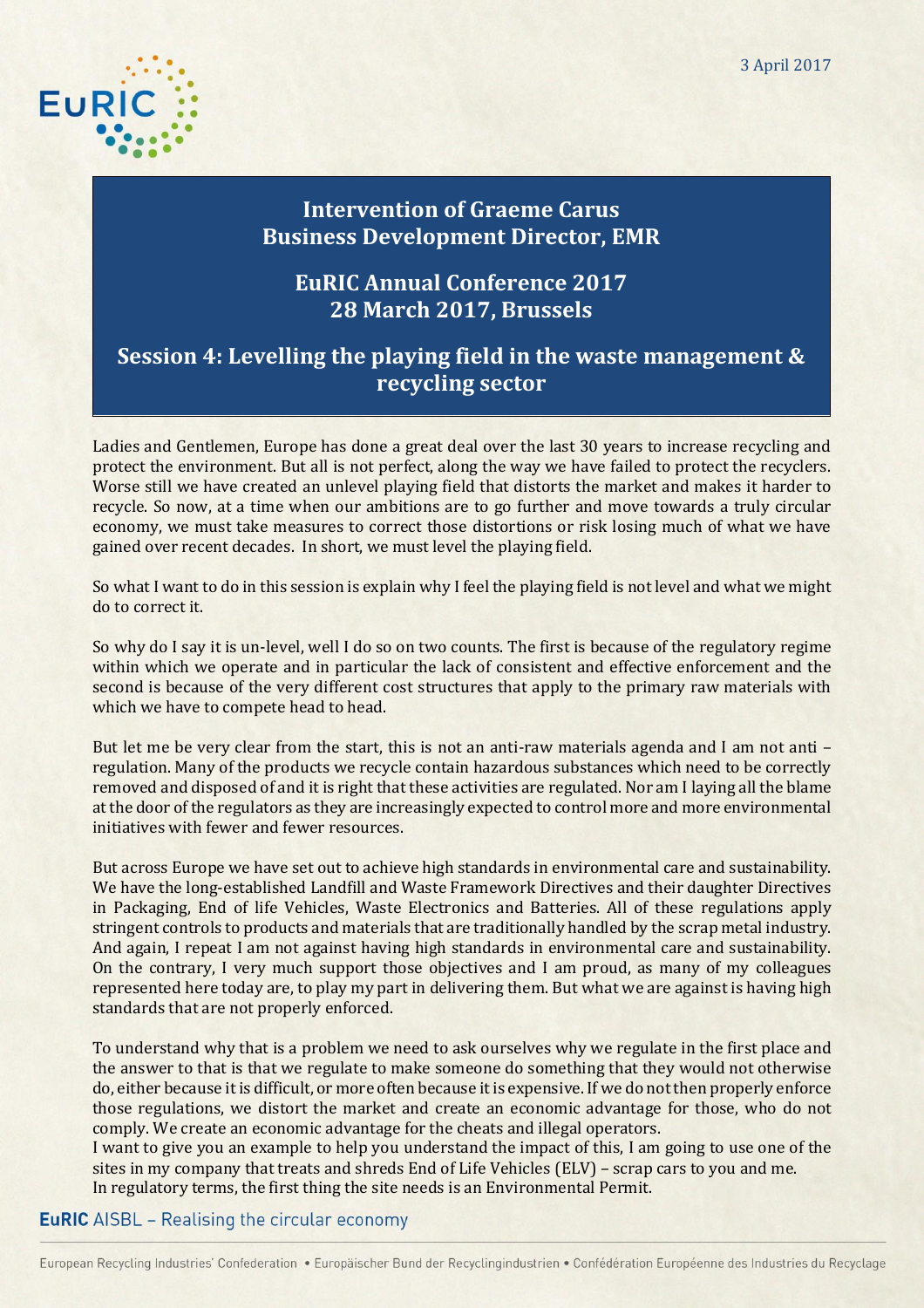

This is a shredder site operating under the Industrial Emissions Directive (IED) and an IED permit for a site of this size and type costs 20 000€ each year.

But you can only receive a permit if you meet the necessary infrastructure requirements which include a fully concreted site area, a sealed interceptor for water collection, undercover storage for different waste streams and also some of the processed materials and numerous other requirements around air quality management and water and energy usage. To meet those requirements, it requires significant investment in the region of 5 000 000€.

But I said we also treat ELV at that site so that requires an additional permit an Approved Treatment Facility Permit or ATF Permit to treat scrap cars. This in turn requires an additional covered building, specialist equipment for draining oils fluids and fuels amongst other things and because fuel vapour is explosive that brings into play the ATEX regulations which cover dangerous substances and explosive atmospheres. In short, we have just added another 500 000€ to the infrastructure of the yard. But it does not stop there.

The scrap cars, we process, need to have the hazardous fluids and other dangerous substances removed and disposed of. To do that, we will incur time, labour and waste treatment costs in the order of 50€ per car. The yard processes 20 cars per day, 5000 cars per year so that equates to another 250000€ per year.

Still it doesn't stop there because if you take in a car the ELV Directive stipulates that you must recycle 95% of the car by weight. Which means that in addition to the metals you will need to recover plastic for recycling and get some level of energy recovery from the remaining materials, such as the foam and fabric from the seats, and the rubber from the engine and tyres.

So you can see, putting all that together, that complying with regulation is an expensive business

#### I ask you this:

If as a result of all that cost, the person doing the job properly can only pay  $150\epsilon$  for car and the illegal operator who does not have the costs of compliance can pay 200€ for the same car. Who gets that car? AND when the illegal operator gets the car who loses out? Well, certainly the legitimate operator, but make no mistake it also comes at a cost to the environment.

Now, I make the same claim about lack of level playing field in relation to primary raw materials. Having just explained the extensive range of regulation we are subject to, it should come as no surprise to say that the same level of cost is not imposed on primary raw materials. They are produced in very different economic conditions to recycled materials. They are mined at scale often in mines containing hundreds of millions of tonnes, even billions of tonnes of ore. They are mined in faraway places that may or may not have the same level of environmental control.

But that is not my point for today. My point for today is that they are large scale capital intensive operations with huge economies of scale. By contrast, recycling is a much smaller operation and more localised with high regulatory costs and fewer economies of scale. AND yet the recycled raw materials we produce have to compete on cost head to head, euro for euro with these primary raw materials. AGAIN, I am not anti-raw materials.

**On the contrary they are very much needed. For example each year worldwide, 1.6 billion tonnes of steel is produced. 500 million tonnes of that comes from recycled steel and 1100 million tonnes from newly mined materials. So, clearly mining ore and the coking coal that is required to turn it into steel is very much needed and will be for a long time to come.**

### **EuRIC** AISBL – Realising the circular economy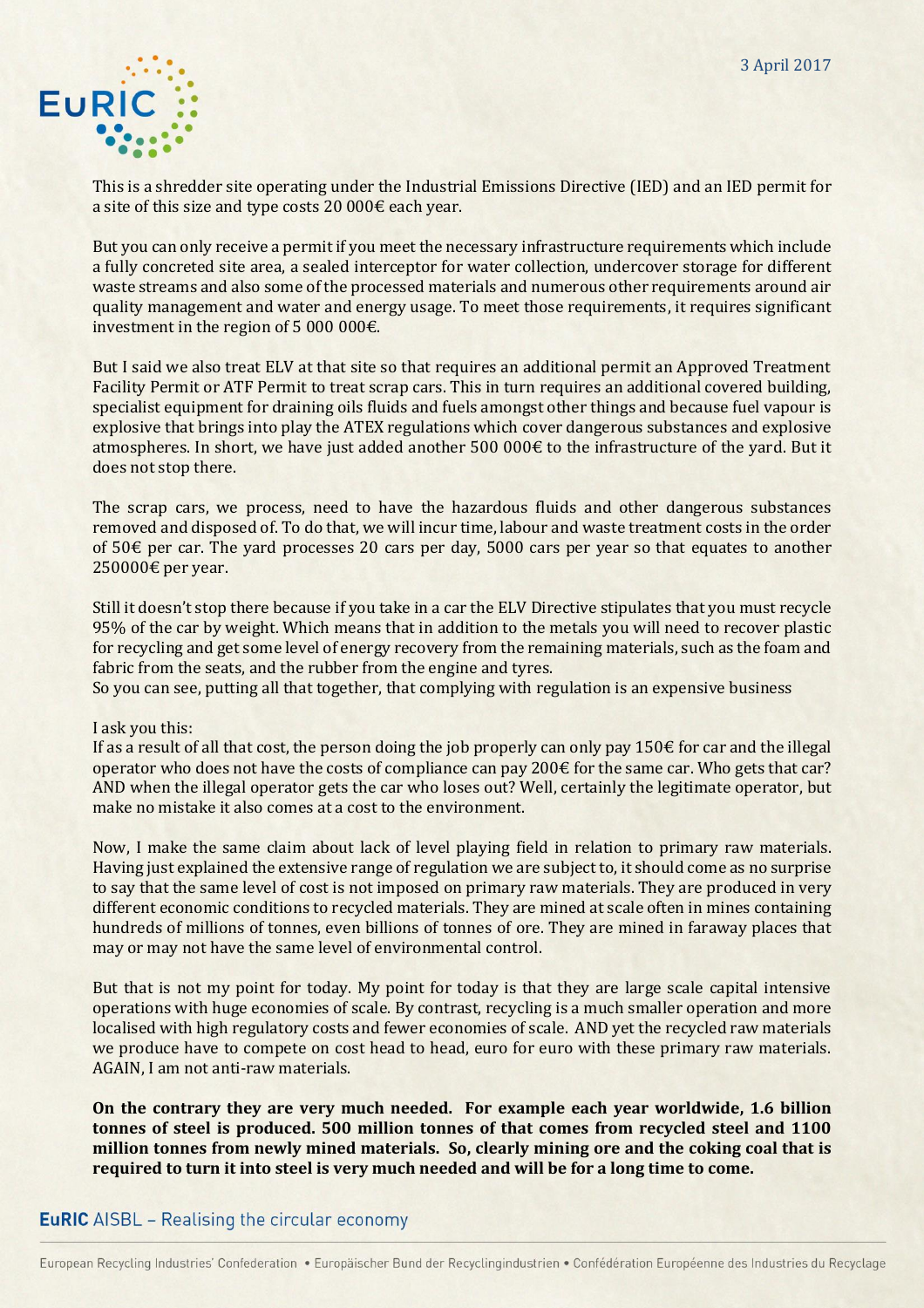

**BUT if we claim to be serious about a circular economy and if we say we are serious about sustainability, then we need to find a way of PRIORITISING the use of recycled materials ahead of primary. A way of allowing that recycled material, which is produced under a heavy cost burden, to compete fairly with the newly mined materials.**

So how can we level the playing field on regulation and support recycled materials relative to newly mined materials? Well, I refer back to my earlier point. We regulate to get someone to do something they would not otherwise do, BUT there is another way to change behaviour and that is to provide incentives to encourage the desired behaviours and outcomes.

It is time to stop relying SOLELY on regulation and start providing incentives for people to act in the correct way.

What might that look like. Well, if we stay with the example of a car. Each year in Europe 12 million vehicles become scrap, but only 6 million are reported through the official channels and more than 4 million are unaccounted for – in the illegal channels.

4 million cars in the illegal channels - this is clear evidence that regulation alone cannot achieve the required objectives. So why not provide an incentive for the last owner of the car to take it to a legally registered site.

Every car, by law, at end of life must have a certificate of destruction issued and this can only be issued by a registered Approved Treatment Facility. If we charge every user of the car 5 or  $10 \epsilon$  each year, when they pay their road tax for the 10 -15 years it is on the road, and retain that for when the vehicle is end of life, we will have 100€ to give the last owner when the car is scrapped. Plus, the 150€ we would have paid anyway. So now we can pay 250€ and the illegal operator is still only 200€. Who gets the car now? We do.

But could we use incentives to level the playing field with primary raw materials. Well, again I think we can.

If we stay with the car example, I have already mentioned that in order to meet the 95% recycling target we need to recycle the plastic. Easy to say but very difficult to do.

There are 20 different plastic types in a car. First, we have to separate the plastics from metals and other materials. Then, we have to separate the plastics from each other to get them back into single polymers such as polypropylene and polyethylene which are the two most prominent types. This is a difficult and expensive process, but even when we manage to do it, there is little demand for recycled plastic and the people who will use it only want to do so if it costs less than virgin plastic.

But what if products made from recycled plastic pay no VAT.

My local shops have plastic buckets at 5€. What if there was one made from recycled plastic next to it exactly the same, but because it is made from recycled material and has no VAT, it costs  $4\epsilon$ . Which bucket would people buy? I suggest the recycled one. By doing this, we would create demand for recycled materials and stimulate more recycling.

I hope you will have noticed that the incentives I am calling for are to provide direct support for recyclers. I am asking for support to motivate other actors in the recycling chain, other actors in the circular economy if you prefer, to do the right thing.

### **EuRIC** AISBL - Realising the circular economy